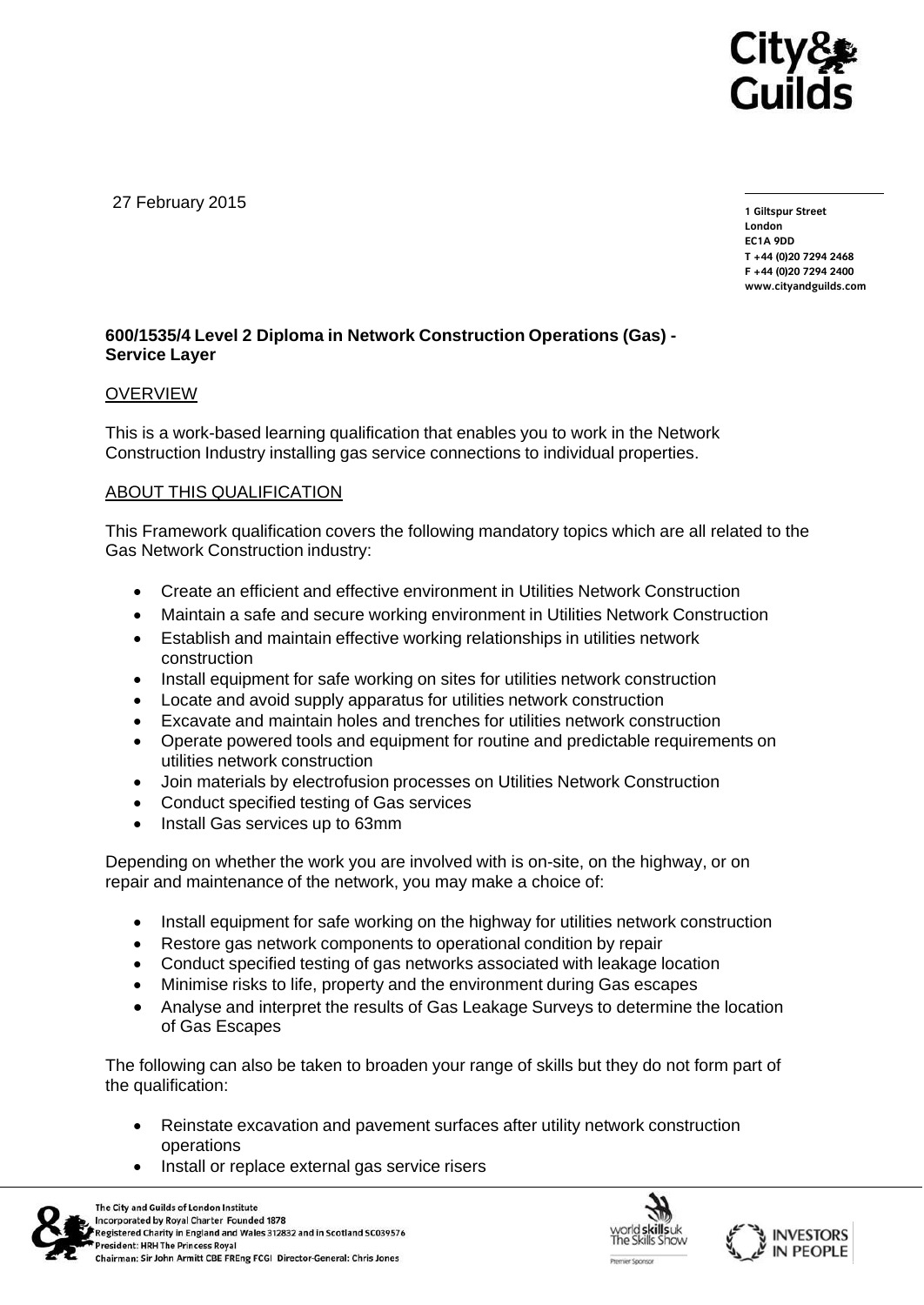

- Disconnection of Gas Meters
- Decommissioning and abandonment of mains and services 63mm and above
- Operate within the gas intermediate pressure range
- Operate safely in emergency situations within the gas intermediate pressure range

This qualification is not approved for learners under 16 years of age.

## WHY TAKE THIS QUALIFICATION INSTEAD OF OTHER SIMILAR QUALIFICATIONS

This qualification is for those employed in the industry on gas distribution networks, either directly with an asset owner or through an outsourced operations company.

City & Guilds offer other similar qualifications for those carrying out Gas main laying and can specialise in distribution, self lay or repair and maintenance and for those in the Water industry who carry out main laying, service laying or repair & maintenance.

This qualification is also available as part of an Apprenticeship Framework. You will take this qualification as part of an Apprenticeship if you are new to the Utilties industry. In the apprenticeship you will also need to undertake an additional knowledge-based qualification as well as be assessed in functional skills in maths and English.

# WHAT COULD THIS QUALIFICATION LEAD TO?

This qualification is suitable for those working in the following roles:

- Gas Servicelayer -Self Lay
- Gas Servicelayer -Distribution
- Gas Servicelayer -Repair and Maintenance

## WHAT PROGRESSION OPPORTUNITIES ARE THERE?

After completing this qualification you can add further skills by completing another pathway within service laying or further skills can be gained by taking the following qualifications:

- Level 2 Diploma in Gas Network Operations (Main laying)
- Level 2 Diploma in Network Construction Operations (Water) Main Layer
- Level 2 Certificate in Network Construction Operations (Water) Service Layer
- Level 2 Diploma in Network Construction Operations (Water) Repair and maintenance

If progressing to a supervisory role then:

Level 3 Diploma in Gas Network Construction Operations

### WHO SUPPORTS THIS QUALIFICATION?

This qualification is supported by the following companies: National Grid Northern Gas Networks Wales & West Utilities SGN 2 of 3